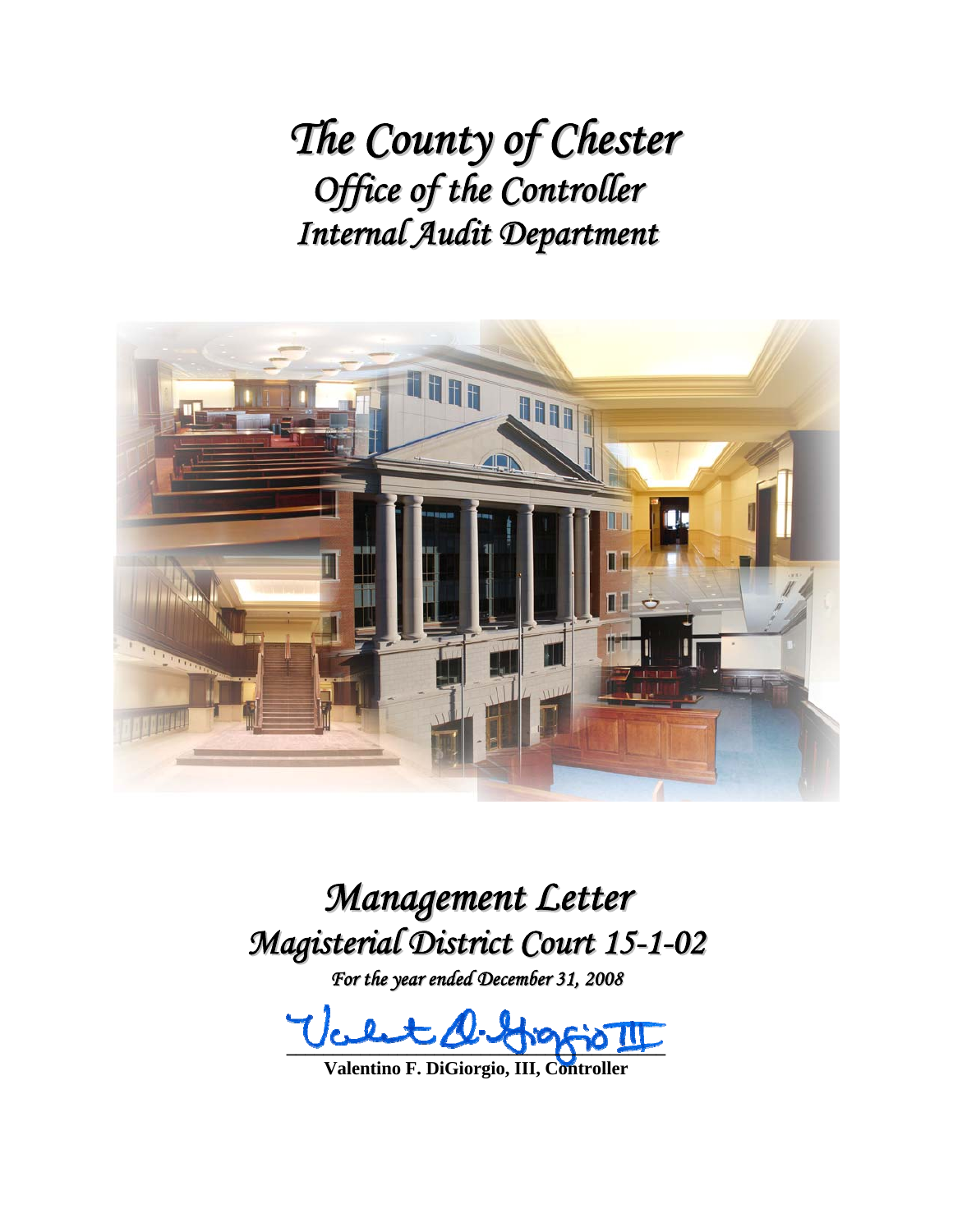## **To: Magisterial District Judge Thomas Tartaglio**

## *Introduction*

On November 6, 2009, Internal Audit completed an audit of Magisterial District Court 15-1-02 (*District Court*). Carissa M. Petrelia was the auditor-in-charge. Internal Audit is required by County Code to review district courts annually to ensure compliance with policies and procedures mandated by the Administrative Office of Pennsylvania Courts and/or District Justice Administration and to assess their overall internal control structure. The scope of our audit included a review of the following:

- Cash and Petty Cash
- Undisbursed Funds
- Cash Receipts
- Manual Receipts
- Cash Disbursements
- Voided Transactions
- Overall Compliance.

We conducted our audit in accordance with generally accepted auditing standards and standards applicable to financial audits contained in Government Auditing Standards published by the Comptroller of the United States. We have also issued our Independent Auditor's Report on Compliance and Internal Control over Financial Reporting concurrent with this Management Letter. Disclosures and other information in that Report (also dated November 6, 2009) should be considered in conjunction with this Management Letter.

## *Executive Summary*

The management and staff of the *District Court* are, in all material respects, in compliance with policies and procedures set forth by the Administrative Office of Pennsylvania Courts and directives imposed by District Justice Administration. Internal Audit noted no matters of a significant nature in the area of compliance or in the overall internal control structure.

Internal Audit did, however, note several matters of lesser significance involving internal controls and compliance with policies and procedures. These matters have been included within this Management Letter. Based on Internal Audit's testing and observations, it is our opinion that these deficiencies are not the result of negligence or deliberate misconduct, but are instead the consequence of one or more of the following:

- Oversights
- Human error

We would like to thank the management and staff of the *District Court* for their cooperation and assistance during the course of this audit. We have provided herein a copy of our "Audit Findings" and "Recommendations" for your review and comment.

Please feel free to contact our office at (610) 344-6064 should you have any questions or concerns.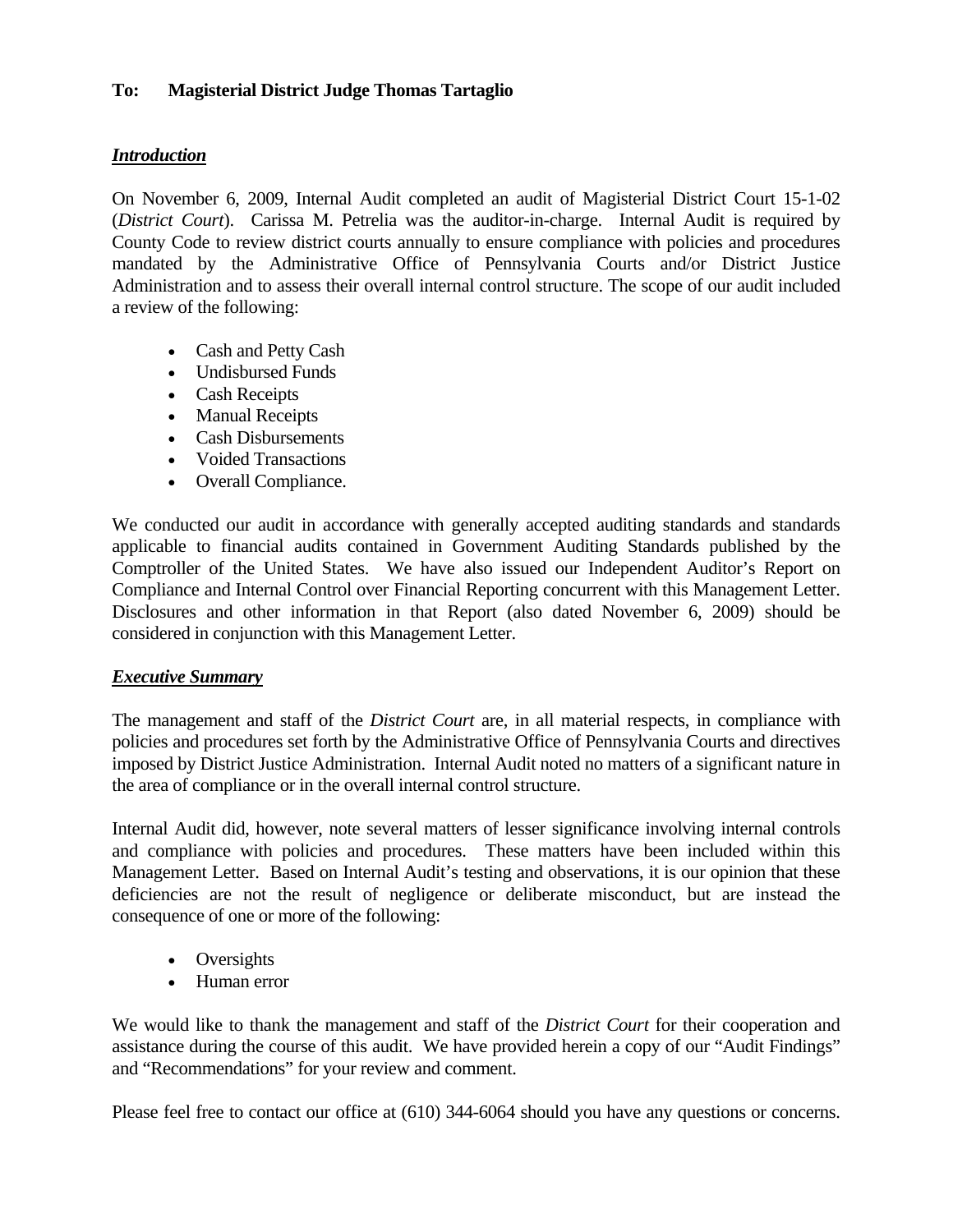# **MAGISTERIAL DISTRICT COURT 15-1-02**

# **FINDINGS AND RECOMMENDATIONS**

# **FOR THE YEAR ENDED DECEMBER 31, 2008**

# **I. INTERNAL CONTROL FINDINGS AND RECOMMENDATIONS**

## RECORDING / RECONCILIATION

Finding 1: Escheated Checks

Internal Audit noted the following:

 $\triangleright$  In 1 instance, the District Court did not escheat a stale-dated check in a timely manner.

## Recommendation

Internal Audit recommends that the *District Court* exercise greater care when escheating checks.

*Auditee Response*

*District Court management concurs with the finding and recommendation.* 

## **II. COMPLIANCE WITH POLICIES AND PROCEDURES**

In order to test compliance with all applicable policies and procedures, Internal Audit selected a statistical sample of 25 case files out of a total population of 5,324 case files created in 2008. In addition, we performed other related tests of cash receipts, cash disbursements, manual receipts, undisbursed funds, and voided transactions. Sample size for the tested areas was determined through a risk assessment analysis based on the results of the *District Court's* prior year audit and current year case load. We believe the results of our tests are representative of the entire population on the basis of accepted audit sampling principles.

## Finding 1: Undisbursed Funds

Internal Audit noted the following:

 $\triangleright$  In 2 instances, funds were not disbursed/applied in a timely manner.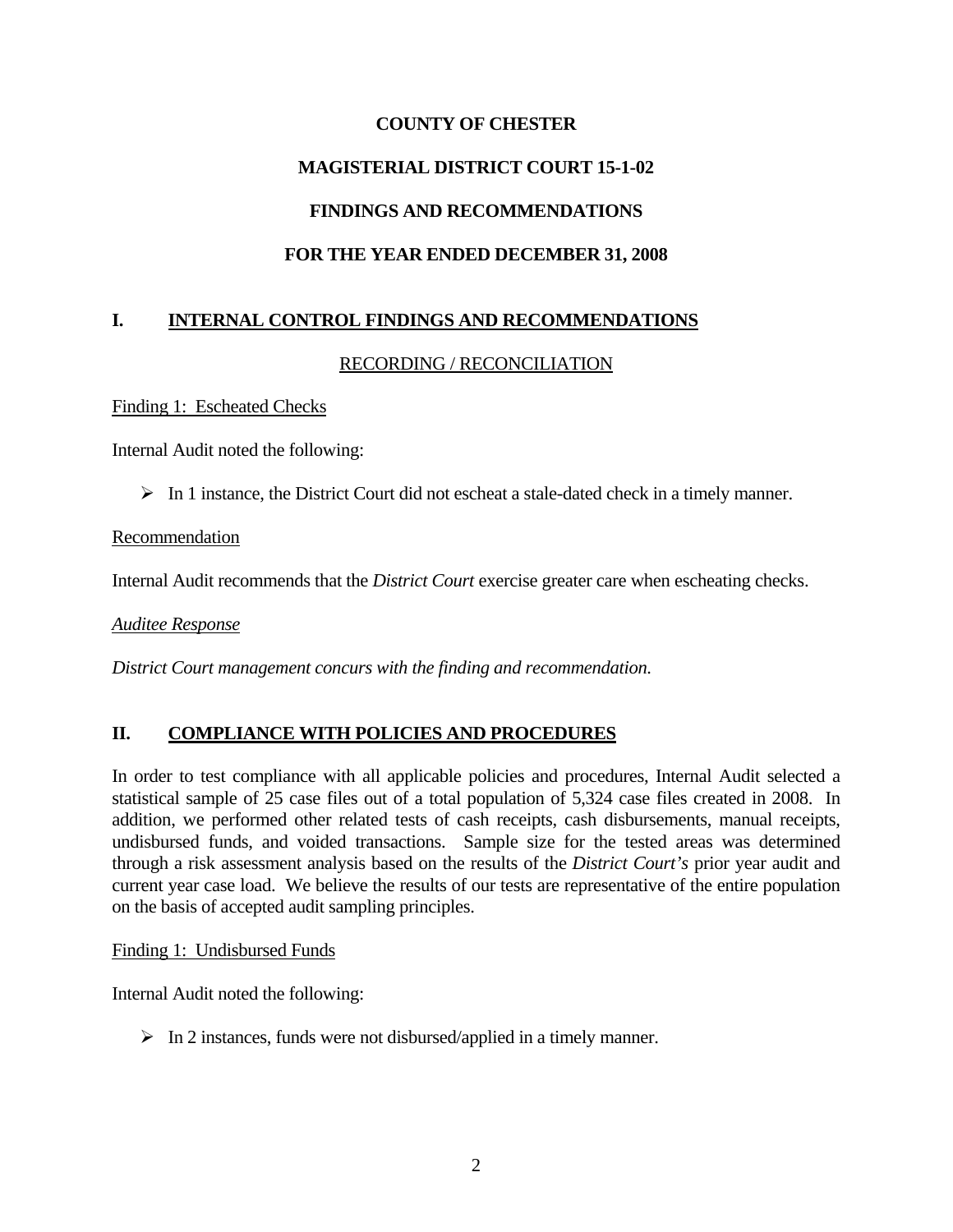# **MAGISTERIAL DISTRICT COURT 15-1-02**

# **FINDINGS AND RECOMMENDATIONS**

# **FOR THE YEAR ENDED DECEMBER 31, 2008**

# **II. COMPLIANCE WITH POLICIES AND PROCEDURES**

## Finding 1: Undisbursed Funds (continued)

## Recommendation

Internal Audit recommends that *District Court* management re-emphasize to the staff the importance of disbursing/applying funds as soon as allowable on cases that have been closed and/or adjudicated. The Undisbursed Funds Report should be reviewed on a monthly basis.

## *Auditee Response*

*District Court management concurs with the finding and recommendation.* 

## Finding 2: Voided Disbursements

Internal Audit noted the following:

- $\triangleright$  In 2 instances, replacement checks copies were not attached to the corresponding case files.
- $\triangleright$  In 2 instances, check copies were not attached to the case files; therefore Internal Audit could not verify if the check was marked "void/stale/lost".
- $\triangleright$  In 1 instance, a check was escheated when it should have been coded as "lost" and then reissued.

## Recommendation

Internal Audit recommends that the *District Court* staff exercise greater care in attaching check copies and their replacements to the corresponding case files. Internal Audit also recommends that *District Court* management take greater care when coding voided checks.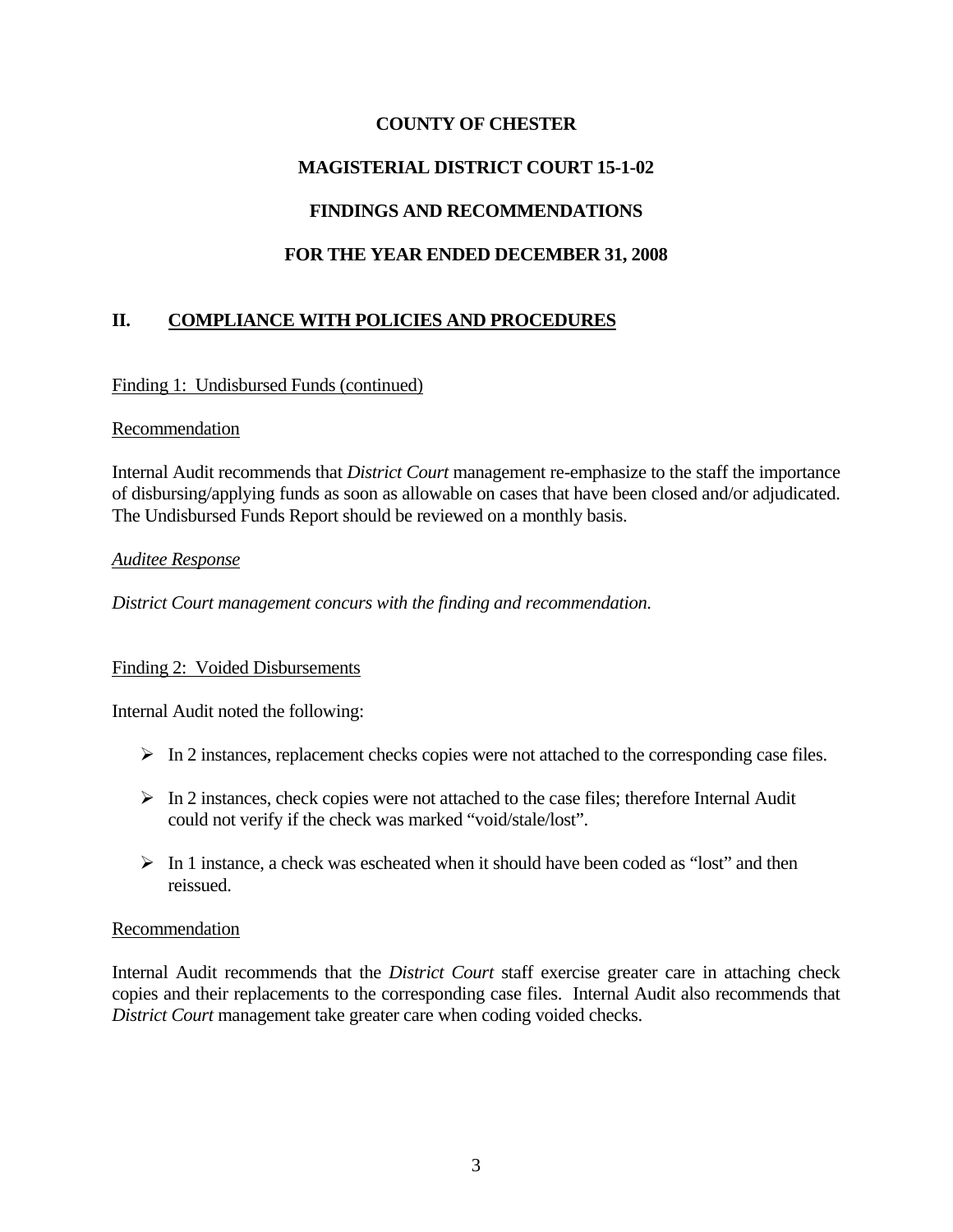# **MAGISTERIAL DISTRICT COURT 15-1-02 FINDINGS AND RECOMMENDATIONS**

# **FOR THE YEAR ENDED DECEMBER 31, 2008**

# **II. COMPLIANCE WITH POLICIES AND PROCEDURES**

Finding 2: Voided Disbursements (continued)

*Auditee Response*

*District Court management concurs with the findings and recommendations.*